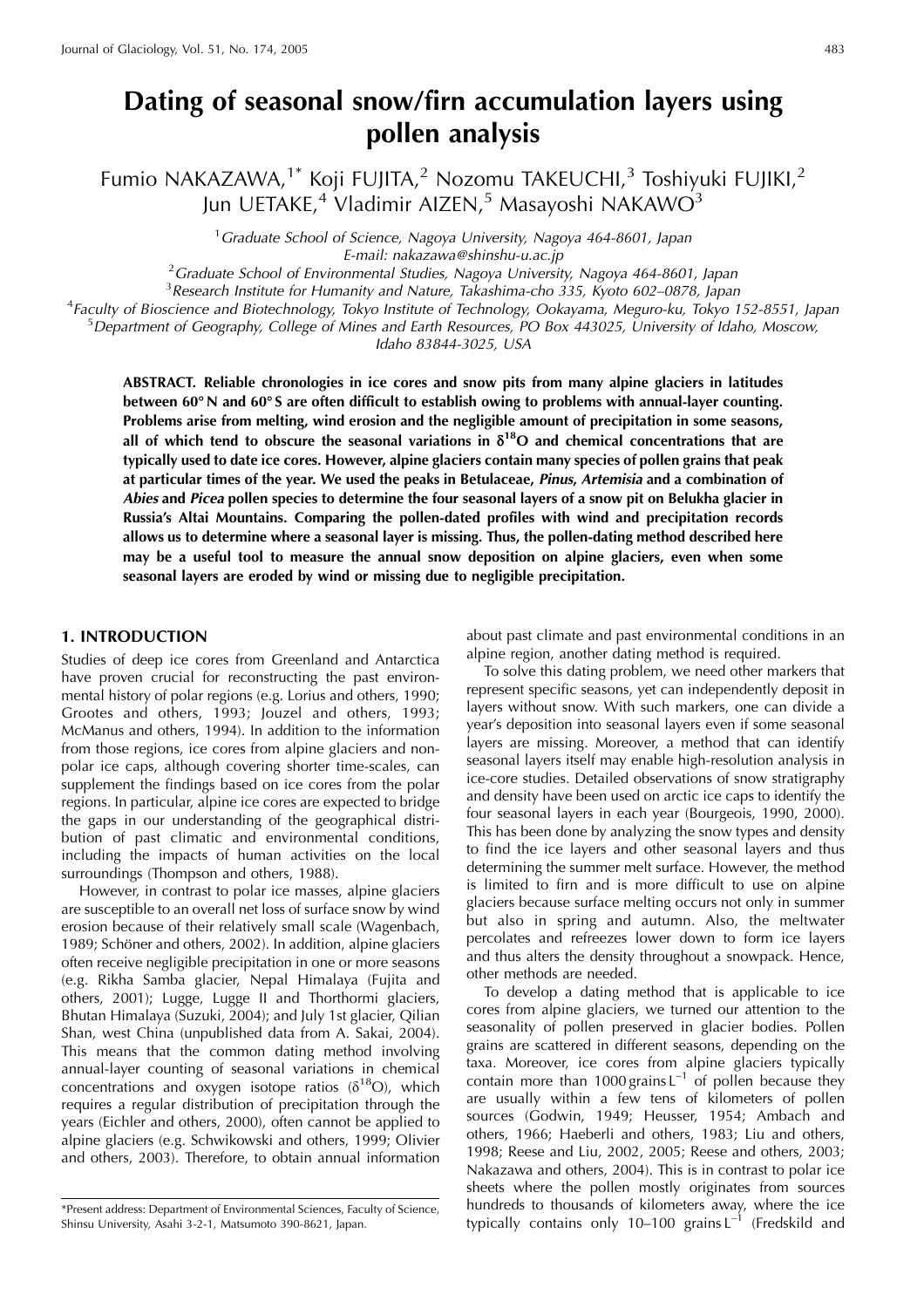

Fig. 1. Location of Belukha glacier in the Altai Republic, Russian Federation.

Wagner, 1974; Lichti-Federovich, 1975; McAndrews, 1984; Bourgeois and others, 1985; Short and Holdsworth, 1985; Koerner and others, 1988; Bourgeois, 1990, 2000). The high pollen count led Nakazawa and others (2004) to analyze an ice core from Altai glacier, Russia for pollen dating using samples of only 10 mL of melted water. They found that pollen grains could be good markers of summer layers as well as annual layers if Pinaceae and Artemisia pollen were used. Ice cores from alpine glaciers typically contain various pollen taxa. Thus, by including additional pollen taxa, it should be possible to extend the method developed by Nakazawa and others (2004) to allow the separation of several seasonal layers. Moreover, this extended model may allow dating of ice cores with missing layers, provided there is a net annual deposition.

However, Reese and Liu (2002) and Reese and others (2003) found significant spatial variations in pollen concentrations in surficial snow samples (the top 5 cm) on tropical

ice caps in the Andean Altiplano. Later, they studied the surface snow samples on Quelccaya ice cap in the Peruvian Altiplano and found that the pollen deposition (percentages and concentrations) in August 2000 differed significantly from the same measurements in June 2001 (Reese and Liu, 2005). If different pollen species have different spatial variations, or if some regions have an insufficient pollen concentration in some years, the pollen-dating method may be unreliable. In the case of the Andean Altiplano study, they did not examine the vertical variations of pollen concentrations, and therefore it is not clear whether the spatial and interannual variations are a problem for the present method.

The purpose of the present study is to test the method of Nakazawa and others (2004) and extend their method to the separation of seasonal layers. The glacier in our study is Belukha glacier in Russia's Altai mountains (Fig. 1), which is about 80 km west of Nakazawa and others' (2004) study site.

So far, ice cores of lengths 140 and 171 m have been obtained from the glacier by Olivier and others (2003) and Takeuchi and others (2004). Long-term meteorological records dating from the 1950s are available at the Akkem meteorological station (2040 m a.s.l.), which is 7 km north of the glacier and within the same basin (Fig. 1). Akkem receives 55% of its annual precipitation (534mm on average) during summer (June-August) and only 5% through winter precipitation (December-February). Olivier and others (2003) reported that, presumably due to wind erosion and a lack of consistent winter precipitation, the use of  $\delta^{18}O$ to identify annual layers in the 140m ice core was ambiguous. They also found, without providing a reason, that ice lenses were not useful for identifying annual layers. Instead therefore, they dated the core using tritium and  $^{210}Pb$ activity records. However, activity records do not provide sufficient resolution for analyses of annual and seasonal changes. The 171 m core has not been dated.

## 2. STUDY AREA AND METHODS

The daily depositions and annual deposition between July 2001 and July 2002 were measured using an automatic snowgauge and five stakes on the accumulation area of the west plateau of Belukha glacier  $(49^{\circ}49' N, 86^{\circ}34' E;$ 4110 m a.s.l.). The plateau is at such a high elevation that any disturbance of the climate signal from meltwater in snow should be small. Avalanches have not been reported in the region. The locations of the stakes  $(ST)$  and snow pit  $(P)$ are shown in Figure 2. An automatic snowgauge was set at stake 2 (ST2 in Fig. 2). However, due to battery trouble on the data logger, the daily deposition data were obtained only until 27 October 2001. In July 2002, data from four stakes were recovered. Stake 1 was lost. On 13 July 2002, snow was taken from a 2.42 m pit for pollen and chemical analysis. The samples were taken consecutively at intervals ranging from 0.02 to 0.16 m, with short intervals near the surface and in ice layers in order to study chemical alternation in the pit.

The reconstruction of paleovegetation and paleoclimate from ice, lacustrine and marine cores through pollen analysis is typically based on individual pollen percentages. They are calculated on the basis of the pollen sum. In that method, the sum of total identifiable pollen in a sample must exceed a few hundred grains to be statistically significant. However, our method is focused on the seasonality of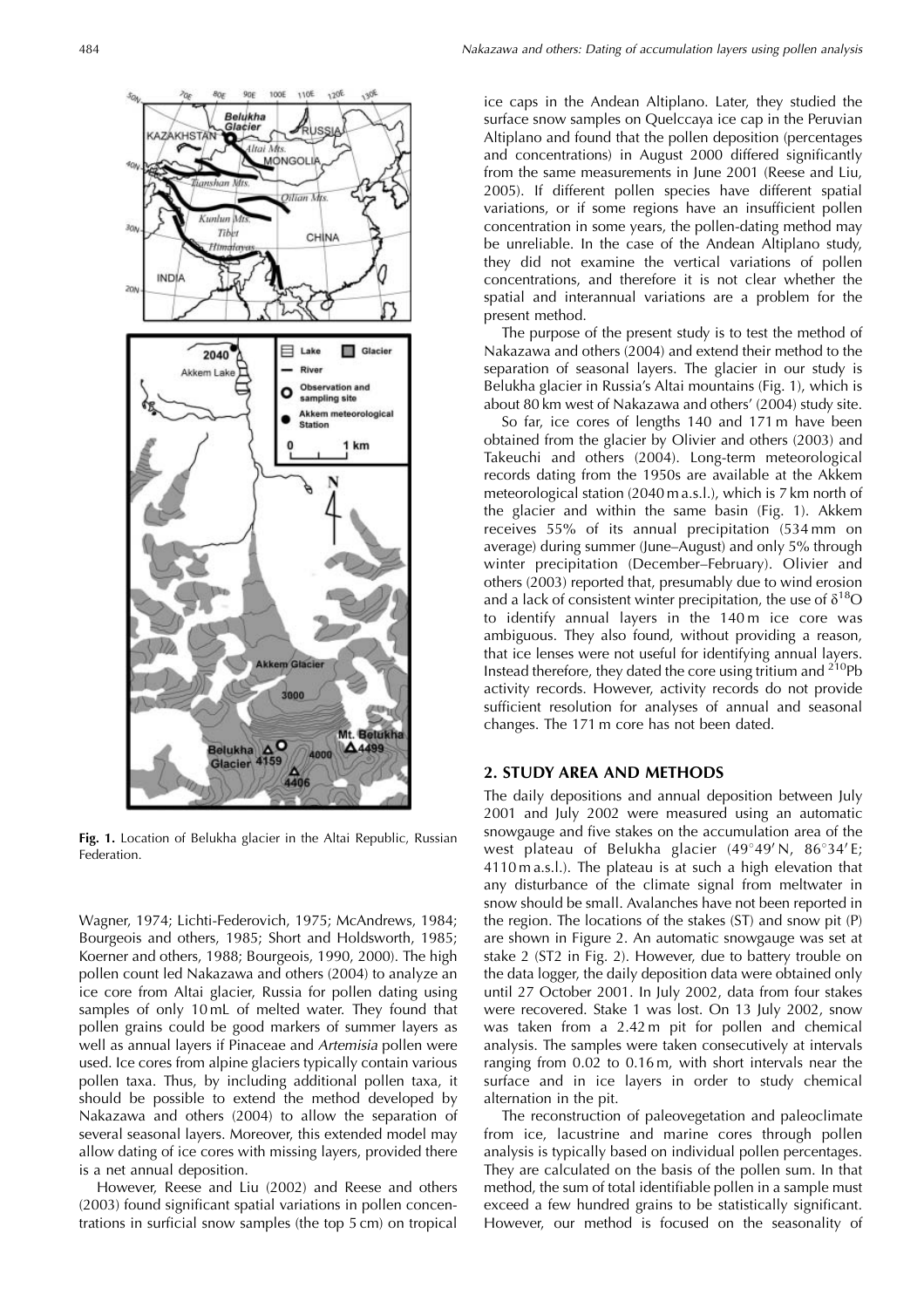pollen. Therefore, the classification and counting were done only for the major pollen types. Moreover, the pollen types of plants that have the same flowering season were regarded as one group. This helped to both shorten the analysis time per sample and reduce the sample volume required.

For the pollen analysis, samples of 10 mL were deemed necessary to provide sufficient water for analysis, even for ice-core samples of small volume. Each sample was filtered through a hydrophilic PTFE membrane filter with pore size  $0.2 \mu$ m. The pollen grains on the filters were then counted by viewing them through a microscope. To keep the process simple and to prevent any pollen loss, we used no chemical treatment and no centrifuge operation on the samples. Because we did not remove the inner parts of the pollen grain chemically, Betulaceae could be identified only at the family level and we could not distinguish between Abies and Picea. Hence, we classified the pollen into the following four groups: Betulaceae,  $Abies + Picea$ , Pinus and Artemisia. In our samples, the total pollen count ranged from 0 to 522 (mean  $\pm$  SD: 47  $\pm$  95; median: 17) grains, and the uncounted grains were fewer than the counted grains.

## **3. RESULTS AND DISCUSSION**

#### 3.1. Results of pollen analysis

Pollen analysis of the pit samples showed that the most abundant pollen types were Betulaceae, Pinaceae (Abies, Picea and Pinus) and Artemisia. The plants that produce these pollen are common within a few tens of kilometers of the glacier. According to a study on plants in Russia's Altai region (Luchik, 1970), the flowering season of Betulaceae, Abies and Picea is in late spring, mainly May, whereas that for Pinus is 1-2 months later, mainly in June. Unfortunately, Luchik did not report the flowering season of Artemisia. However, Artemisia typically flowers in early autumn. Thus, we assumed that the Artemisia flowering season near the glacier is in late August and September. The pollen-dispersal season for a given species coincides with its flowering season, which depends on the locality including the altitude, with some variation in dates of pollen dispersal depending on the individual plant. Therefore, we have assumed the pollen season for a given species in the region of the glacier lasts a few months, with each pollen type having the peak month stated above.

Each vertical pollen profile in the pit has two pollen-rich regions in Figure 3. The Betulaceae-rich and  $Abies + Picea$ rich layers occur at 0.68–1.37 m and from 2.22 m to the bottom at 2.42 m; the Pinus-rich layers occur at 0.00 (surface) to  $1.05 \text{ m}$  and  $1.78-2.42 \text{ m}$  depths; and the Artemisia-rich layers appear from the surface to 0.04 m and 1.37-1.84 m depths. Moreover, the pollen-depth distributions are consistent with the pollen seasons. Specifically, the Pinus-rich layers are above the Betulaceae-rich and  $Abies + Picea$ -rich layers, the Artemisia-rich layers are above the Pinus-rich layers, and the Betulaceae-rich and  $Abies + Picea$ -rich layers are above the Artemisia-rich layer. Because two high values of each pollen concentration occur at different depths, it is clear that the 2.42 m deep pit includes a whole year's deposition. Also, the regular pollen distribution supports our assumption that significant secondary pollen depositions by wind storms are unlikely.

We assume the peak positions identify the high seasons of pollen dispersal. Hence, from Figure 3, the Betulaceae and



Fig. 2. Location of stakes (ST), glacier camp (GC), automatic snowgauge (SG) and pit (P) on the plateau of Belukha glacier. MN denotes the direction of magnetic north.

Abies + Picea peaks at  $2.32-2.42$  m and  $0.99-1.05$  m depths roughly correspond to May in 2001 and 2002, and the Pinus peaks at 2.02-2.12 m and surface to 0.04 m depths can be regarded as about June in 2001 and 2002, respectively. There is support for the 2002 Pinus peak marking June as this pollen was also measured in the surface sample of 13 July 2002. The Pinus pollen grains that form the peak were probably deposited later than the date of the peak, i.e. nearer 13 July, because the summer period in this region has frequent summer precipitations that would wash the grains into the snowpack. Accordingly, the date of the 2002 Pinus peak slightly differs from that in the study of Luchik (1970), with the difference being only about 10 days later than June. Hence, it seems reasonable here to assume that the Pinus peaks can mark June. In general, the peak dispersal season of a given pollen species in a region is almost the same every year. Thus, it is reasonable to assume that the Betulaceae and Abies + Picea peaks can be used to identify May in view of the study of Luchik (1970). However, the true 2001 peak of Betulaceae and  $Abies + Picea$  may be below 2.42 m. Also, the true 2002 peak of Pinus could be after 13 July 2002. The Artemisia peak in 2001 is spread out, showing a rich layer without a clear maximum.

Seasonal layers are determined from these peaks as follows. The increment from 1.81 to 2.42 m is regarded as the summer of 2001, being between the pollen peaks that mark May (Betulaceae and Abies + Picea) and the summerautumn boundary (the boundary between Pinus-rich and Artemisa-rich layers). The summer increment should strictly be regarded as snowfall between late-spring and earlyautumn pollen peaks, according to the argument in Nakazawa and others (2004). However, the depth of 1.81 m, where the Pinus pollen concentration decreases to about 0.0 grains  $mL^{-1}$  and the *Artemisia* pollen concentration starts to increase, is defined here as the boundary of summer and autumn because the region of high Artemisia values in 2001 has no distinct and prominent peak.

The depth of 1.37 m should be close to the boundary between autumn and spring. The dispersal of airborne pollen grains is typically a minimum in winter because no plants flower in winter. Accordingly, the concentration of pollen in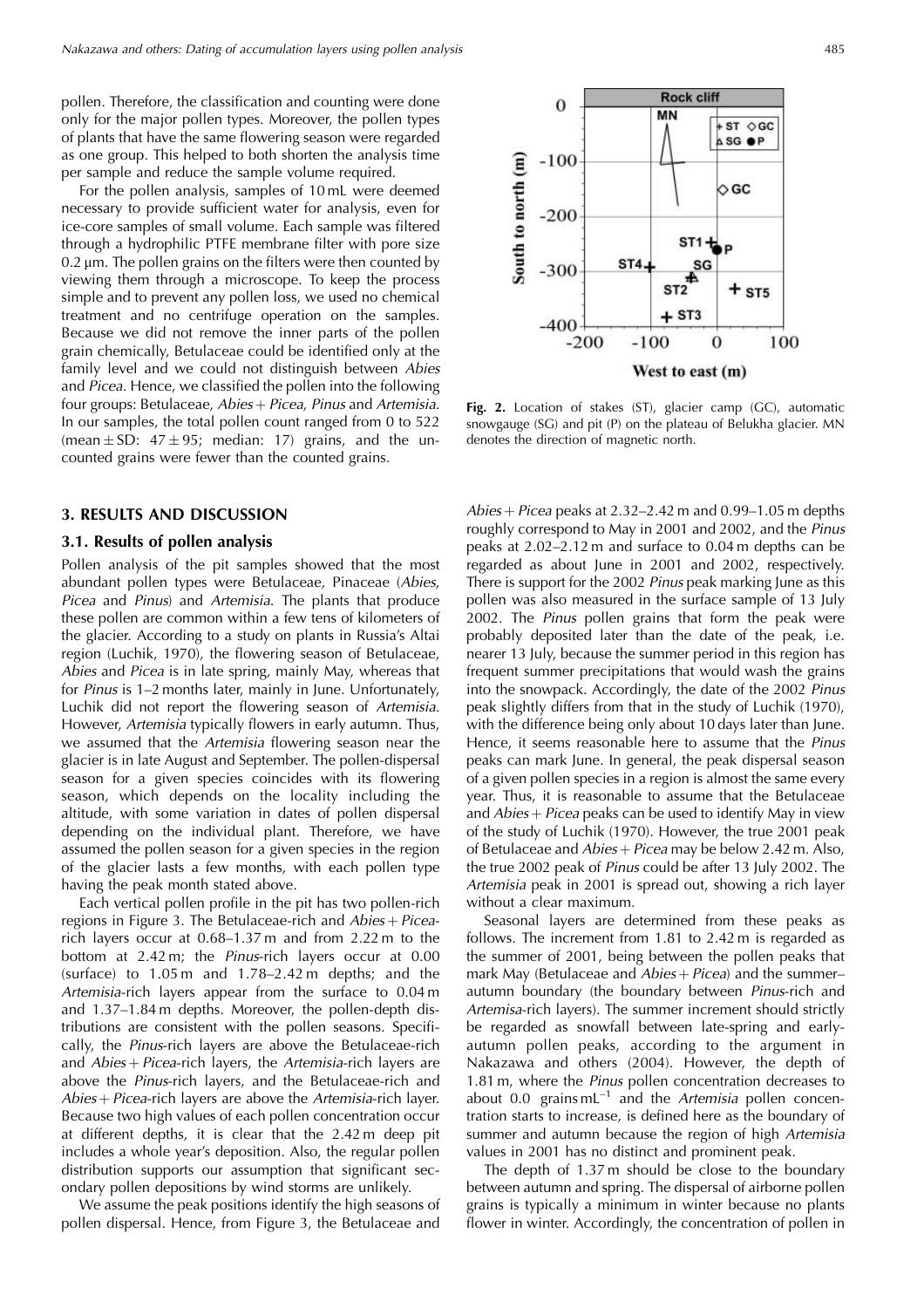

Fig. 3. Vertical profiles from the pit samples on Belukha glacier. Pollen concentrations of (a) Betulaceae, (b) Abies + Picea, (c) Pinus and (d) Artemisia measured in July 2002. (e) Physical stratigraphy measured in July 2002. (f) Density profiles measured in July 2002. (g) Oxygen isotope ratios ( $\delta^{18}O$ ) measured in July 2002. DB marks the discontinuous boundary due to wind erosion. The broken lines indicate seasonal boundaries estimated from the pollen profiles.

the winter layer is typically < $0.5$  grains mL<sup>-1</sup> (Haeberli and others, 1983). However, the 2001 autumn layer derived from the Artemisia-rich layers directly contacts the 2002 spring layer derived from the Betulaceae- and  $Picea + Abies$ rich layers without any intervening pollen-poor layers. This

indicates that the snow deposition during the winter of 2001/ 02 was either negligible or mostly eroded by wind.

The increment at  $1.02-1.37$  m depth is likely to be the spring increment of 2002 up until the pollen peaks in May appear. With these layer assignments, the layer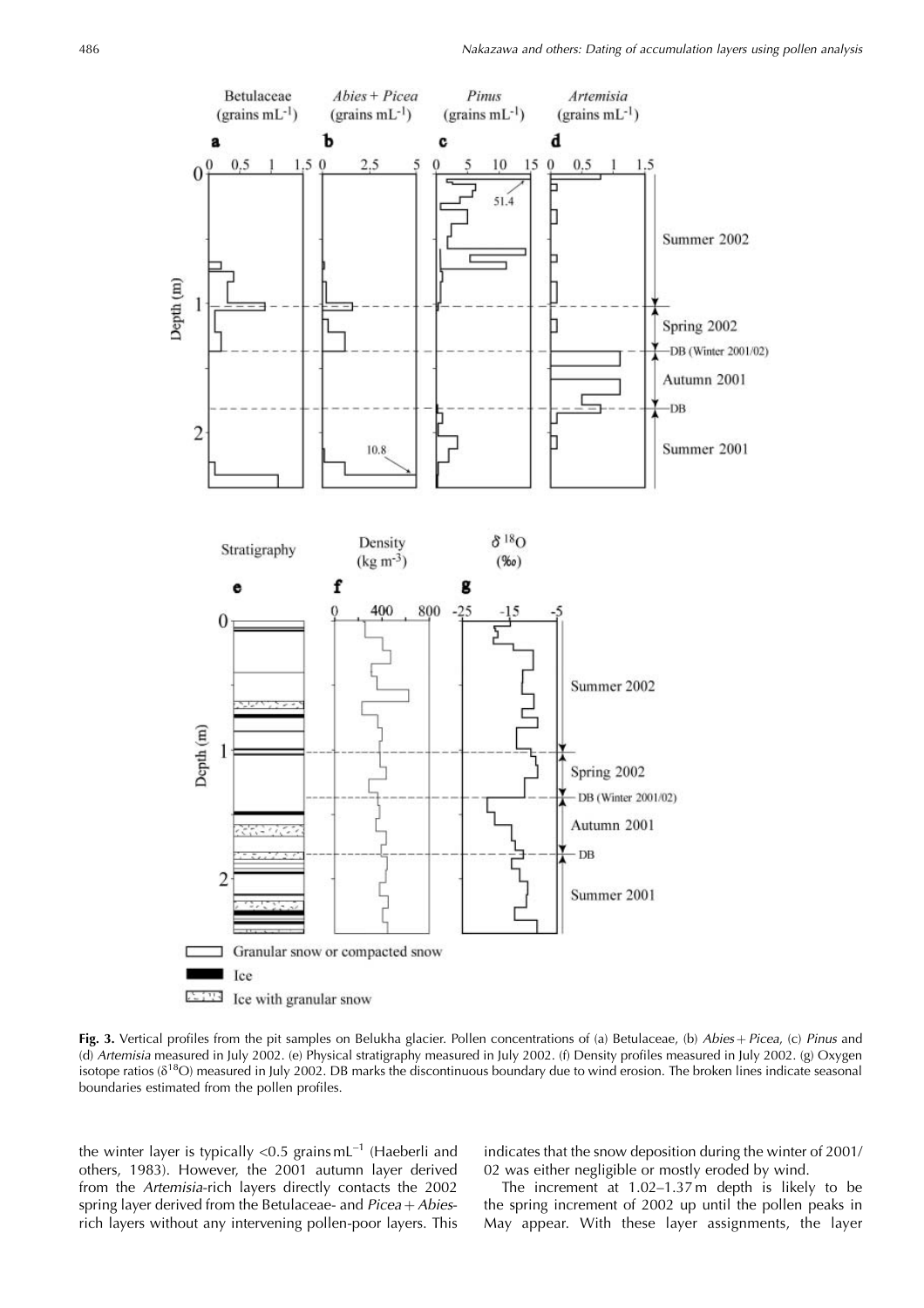Table 1. Observed and reconstructed snow thickness for 1 year's accumulation in 2001/02 and for snow deposition after a wind erosion event in autumn 2001. Errors are calculated from the ranges of snow sampling

|                                                            | Observed value<br>m | Reconstructed<br>value<br>m |
|------------------------------------------------------------|---------------------|-----------------------------|
| Annual snow deposition,<br>2001/02                         | $2.26 + 0.14$       | $2.05 + 0.07$               |
| Snow deposition after a wind<br>erosion event, autumn 2001 | $1.91 \pm 0.14$     | $1.81 + 0.03$               |

between 1.02 m and the surface must be the 2002 summer layer, representing the accumulation during the period about May-July. An alternative scheme using the first abrupt increase in *Pinus* pollen concentration at 0.7 m depth may be useful for defining the spring-summer boundary. However, instead we decided to use the peaks as a marker so that we could determine the specific months.

To summarize the main points made in this subsection: The 2.42 m deep pit includes a whole year's deposition between summer 2001 and summer 2002. If one assumes the depth of  $2.42$  m is the 2001 Betulaceae and Abies + Picea peak, the annual deposition between May 2001 and May 2002 is 1.35 m. Similarly, if one assumes the surface is the 2002 Pinus peak, the annual deposition between July 2001 and July 2002 is 2.05 m. However, the true 2001 peak of Betulaceae and  $Abies + Picea$  is likely to be below 2.42 m; also, the true 2002 peak of Pinus is likely to be after 13 July 2002. Thus, the annual deposition is probably larger than 2.05 m. In addition, the seasonal deposition pattern shows that snow deposition increases during summer and decreases during winter; indeed, there appears to be negligible net winter deposition during 2001/02.

#### 3.2. Comparison with meteorological and in situ measurements

Here we show that the seasonal and annual layers determined from pollen analysis are consistent with the meteorological data and in situ measurements of surface level.

The annual deposition between 18 July 2001 and 13 July 2002 was  $2.26 \pm 0.14$  m in snow  $(0.87 \pm 0.06$  m w.e.) from the four stake measurements (Fujita and others, 2004). This is consistent with the  $2.05 \pm 0.07$  m  $(0.79 \pm 0.02$  m w.e.) difference observed between the 2001 and 2002 Pinus peaks (Table 1). Pinus peaks were chosen for comparison because they are contemporaneous with the stake observations. The error in the pollen-derived value was calculated from the range of thicknesses of the samples that included pollen peaks, namely the thickness of 0.10 m from the  $2.02-2.12$  m sample and  $0.04$  m from the  $0.00-$ 0.04 m sample. Moreover, the good agreement supports the finding that the 2001 Pinus peak appeared in about May on the glacier, as well as the 2002 Pinus peak, and thus the high season of other pollen types also seems to be consistent with the flowering seasons determined by Luchik (1970). As the Pinaceae and Artemisia pollen from 10 mL samples of Sofiyskiy glacier in Russia's Altai



Fig. 4. Snow level on Belukha glacier and meteorological conditions. (a) Daily changes in relative surface levels on the plateau of Belukha glacier. The ordinate on the lefthand side has an origin at the surface level of 18 July 2001. The ordinate on the righthand side has an origin at the surface level of 13 July 2002. The curve covers 18 July-27 October 2001, as measured with an automatic snowgauge. The diamond shows the surface level of 27 October 2002, as measured with stakes. (b) Daily maximum wind speed at the Akkem meteorological station between 18 July 2001 and 13 July 2002. (c) Daily precipitation at the Akkem meteorological station between 18 July 2001 and 13 July 2002.

Mountains was also shown to be reliable for annual-layer counting (Nakazawa and others, 2004), the method of using only 10 mL meltwater samples may be useful for many alpine glaciers.

The meteorological data and snowgauge records indicated a significant influence of wind erosion on the surface level. Figure 4a shows the daily changes in relative surface level between 18 July and 27 October 2001. The surface level increased more than 1 m from July to September 2001, at roughly the same time the Akkem meteorological station recorded high values of precipitation (Fig. 4b). Then, in October, the surface level decreased rapidly to 0.35 m, a level that corresponds to the surface level of the first half of August. At the same time, the daily maximum wind speed increased at the Akkem meteorological station (Fig. 4c). Such a rapid decrease in snow depth cannot be explained by snow compaction. Also, the loss by sublimation should be negligible due to the relatively high latitude and consequently the low amount of radiationinduced sublimation. In addition, the snow-pit observation of 2002 showed no indication of heavy melting (Fig. 3e). Thus, the prominent lowering of the surface level is likely to be due to wind erosion. This means that the late-autumn layer did not accumulate on the early-autumn surface, but instead accumulated on the surface deposited in August. After 27 October, the observation site received more new snow and, according to the stake measurements and the automatic snowgauge, the snow level reached a thickness of  $1.91 \pm 0.14$  m in July 2002 (the diamond mark in Fig. 4a).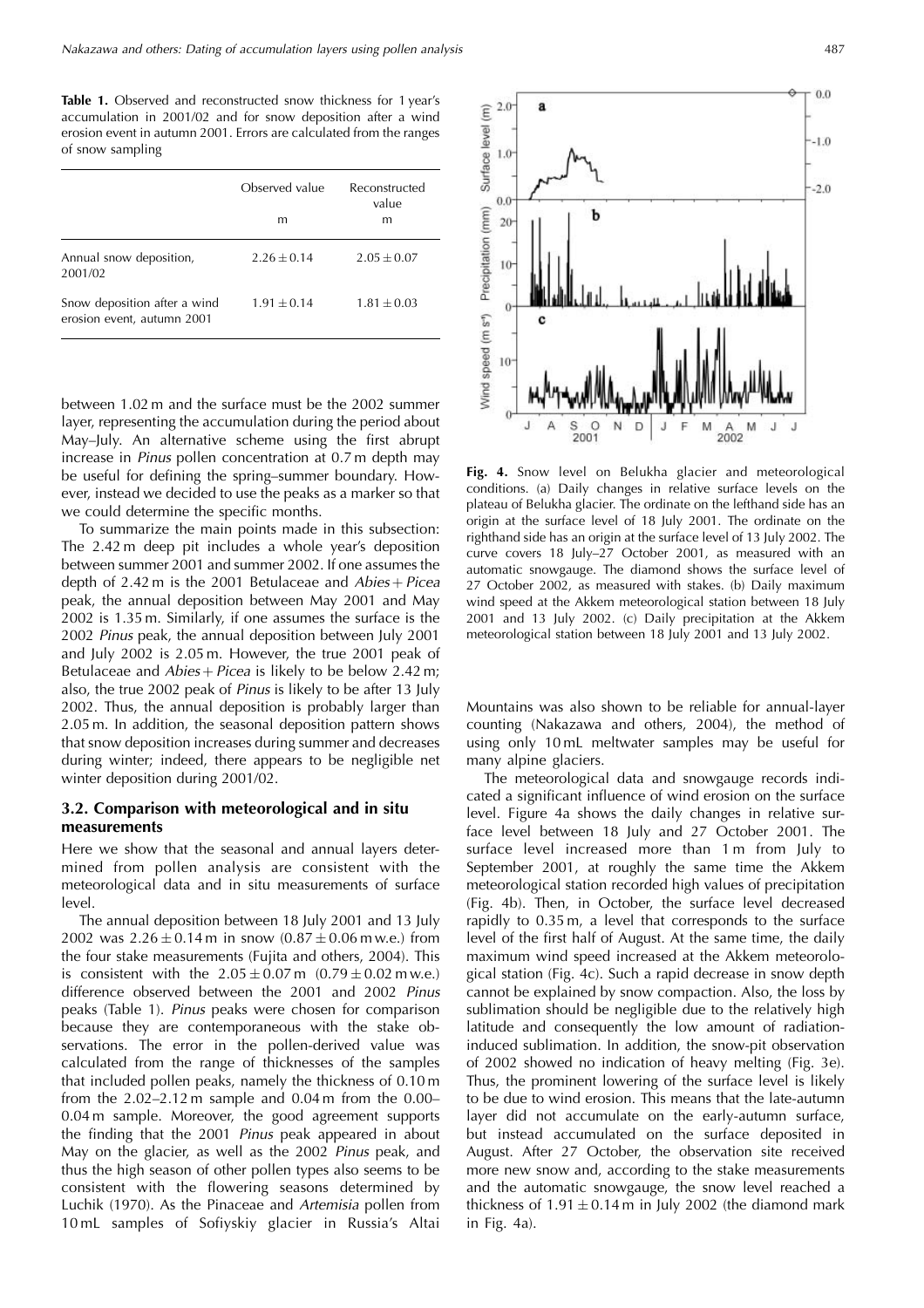| <b>Table 2.</b> Precipitation at Akkem meteorological station during each |
|---------------------------------------------------------------------------|
| period, and percentage of the total precipitation from 27 October         |
| 27 2001 to 13 July 2002 that fell in each period                          |

|                     | Precipitation | % of the total precipitation<br>(307 mm) from 27 October<br>2001 to 13 July 2002 |
|---------------------|---------------|----------------------------------------------------------------------------------|
|                     | mm            |                                                                                  |
| 1 May-13 July 2002  | 192           | 63                                                                               |
| 31 May-13 July 2002 | 135           | 44                                                                               |

The snow-stake and snowgauge data support the 2001 summer-autumn boundary at 1.81 m depth that was estimated using pollen analysis. The Pinus pollen season in 2001 apparently ended on 27 October, after which snow deposition resumed, whereas it would have been accumulating on the glacier surface even in the first half of August. Thus, the  $1.81 \pm 0.03$  m depth is estimated to have been deposited in the first half of August since this depth is the top layer at which Pinus pollen was detected in the 2001 layer. Specifically, the ice above this depth probably accumulated after 27 October, whereas the ice below it probably accumulated in the first half of August. In addition, this value is close to the  $1.91 \pm 0.14$  m depth from the stake measurements and the automatic snowgauge (Table 1). Thus, we conclude that the meteorological data support our pollen analysis of the snow pit. Further support comes from the stratigraphy and Artemisia pollen profile. The snow type at 1.81 m depth was ice with granular snow. The bond between partly metamorphosed snow grains is stronger than that between fresh snow grains, so further wind erosion may have been prevented for the ice at 1.81 m depth. In addition, the absence of an early-autumn layer in 2001 would explain why the region of high Artemisia values in 2001 has no distinct and prominent peak.

Our pollen analysis shows that the winter layer of 2001/ 02 is missing or negligible. At the Akkem meteorological station, the daily maximum wind speeds during the winter are much higher than those during September and October when the wind erosion event occurred on the glacier. In general, surface melting on the glacier, which consolidates the dry snow, tending to prevent it from blowing away, does not occur in the winter. Furthermore, there may have been little or no snow deposition on the glacier during winter 2001/02 since the total precipitation from December to February at the Akkem meteorological station was only 17 mm. Accordingly, we interpret the negligible or nonexistent winter layer as due to a combination of negligible snowfall and wind erosion. Wind erosion also may have eroded some of the autumn layer in 2001. Therefore, our analysis of the pollen and meteorological data supports hj>the prediction of Olivier and others (2003) that winter layers were largely missing from the Belukha glacier ice core.

The layer between 1.02 m and the surface, in other words between the Betulaceae and Abies + Picea peaks and the Pinus peak, is probably the deposition between May and 13 July 2002. The thickness is calculated as 383 mm w.e. from the density profile in Figure 3f, which corresponds to 56.0% of the total deposition of 684 mm w.e. (1.81 m in snow) after the wind erosion event in autumn 2001. In

contrast, the total precipitation at the Akkem meteorological station from 27 October 2001 through 13 July 2002, which corresponds to the precipitation after the wind erosion event, was 307 mm (Table 2). In addition, the precipitation between 1 May and 13 July was 192 mm, whereas that between 31 May and 13 July was 135 mm (Table 2). The 2001 high-pollen season of Betulaceae, Abies and Picea on the glacier is expected to have been mainly in May, whereas the 2002 peak of Pinus was detected at the 13 July surface of the glacier. Thus, the 192-135 mm of precipitation recorded at the Akkem meteorological station seems to be synchronized with the 1.02 m thickness of snow deposited on the glacier between May and 13 July 2002. Furthermore, the ratio of the precipitation for 1 May-13 July to the precipitation for 27 October-13 July is 63%, whereas that for 31 May–13 July to 27 October–13 July is  $44\%$  (Table 2). These values are close to the estimated ratio of 56%, which is the ratio of the deposition between May and 13 July to the total deposition after the wind erosion event. We cannot exclude the possibility that wind erosion of the winter layer of 2001/02 and of the autumn layer of 2001 occurred, and thus the ratio of 56% may be an overestimate. However, any overestimation due to erosion is probably small since there was little snow deposition on the glacier during that season, as indicated by the low precipitation at the Akkem meteorological stations (Fig. 4b). Therefore, the good agreement supports our argument that the near-surface snow deposition of 1 m occurred in May-July, corresponding to the period between the pollen high seasons. In particular, it is clear that most of the annual deposition occurred during the summer.

Comparisons between the pollen data and the observed data in this subsection have shown that pollen data can be used to identify the annual boundaries precisely. Moreover, the pollen data were used to detect the summer layers in 2001 and 2002, and the winter layer in 2001/02. Therefore, the 2001 autumn layer between summer 2001 and winter 2001/02, and the 2002 spring layer between winter 2001/02 and summer 2002, can be regarded as accurate identifications of the seasonal layers. However, the conclusions are based on 1 year of data on one glacier and therefore we need to test the method by using many more years of data not only on this glacier but also on other glaciers.

# 3.3. Oxygen isotopic composition and stratigraphy

Dating methods for ice cores based on  $\delta^{18}$ O or chemical concentrations are difficult to apply to the alpine glacier ice cores with seasonal missing layers (e.g. Schwikowski and others, 1999; Olivier and others, 2003). Consequently, the interpretation of ice cores in alpine glaciers such as Belukha glacier, where wind erosion and/or little seasonal precipitation occurs, has proved difficult. This is consistent with our findings. The  $\delta^{18}O$ , density and stratigraphy through the depth of the snow pit show ambiguous seasonal variation (Fig. 3e-g). Ice layers, which mark the summer melt surface on arctic glaciers (Bourgeois, 1990, 2000), appear throughout the stratigraphy. Densities in the snow pit vary from 233 to 623 kg  $\text{m}^{-3}$ . However, almost every layer has roughly the same average density of about  $400 \text{ kg m}^{-3}$ , and the profile shows no seasonality. In addition, the  $\delta^{18}O$  profile shows two minima within 1 year of deposition: one from 0.04 to  $0.18$  m, and the other from 1.37 to 1.48 m. These minima occur within the 2002 summer layer and at the boundary between autumn 2001 and spring 2002, respectively. As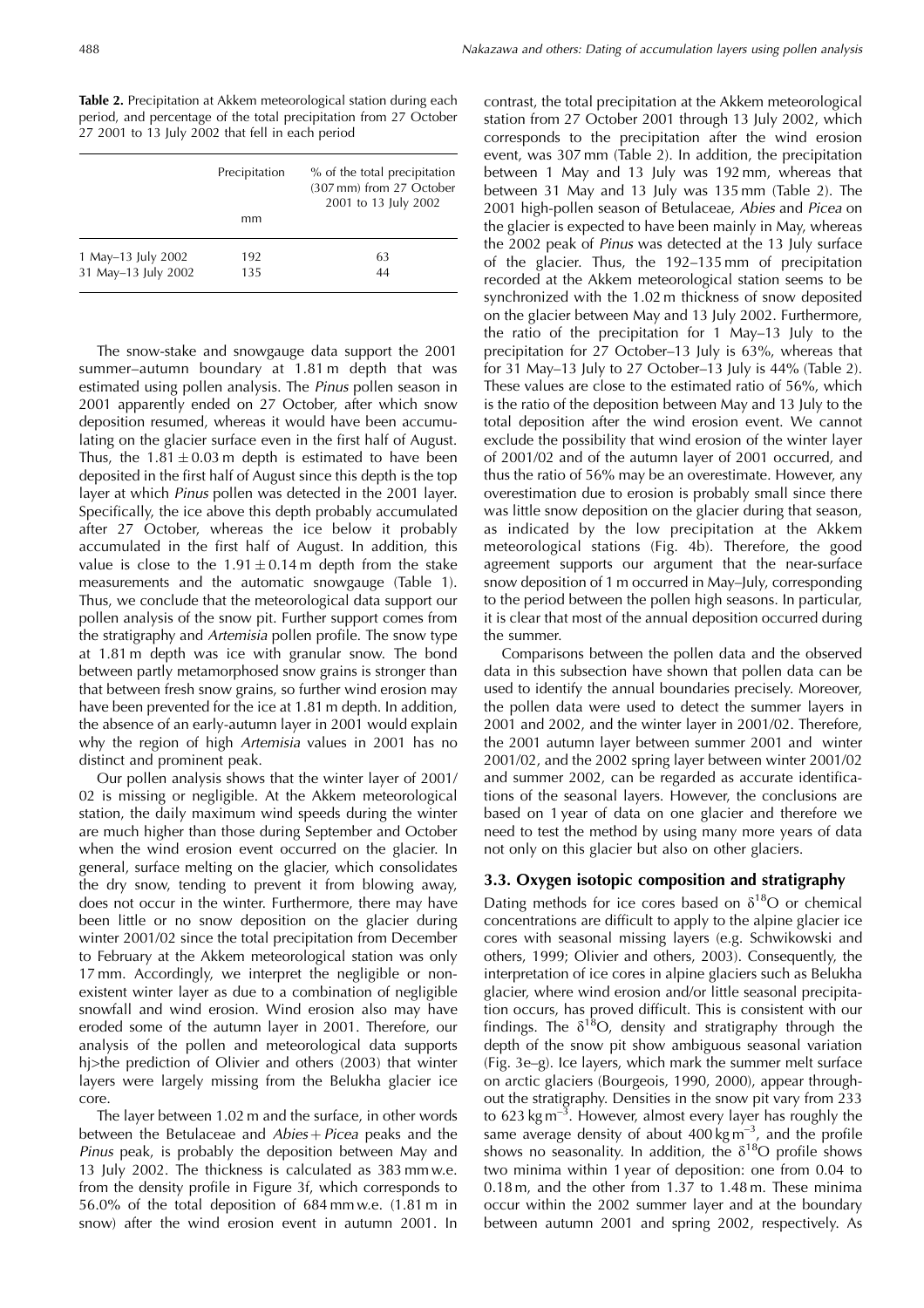there are two  $\delta^{18}O$  minima and several ice layers within a year, neither of these identifiers is useful for dating cores or pit walls of this glacier. This agrees with the findings of Olivier and others (2003).

### **4. CONCLUSIONS**

We have shown that pollen analysis can be used to determine seasonal layers in an alpine glacier (including alpine ice caps), and consequently that it can be used to determine the annual deposition, even for sites affected by wind erosion. Samples as small as 10 mL can serve for pollen analysis. Thus pollen analysis with small samples can be used to date ice cores from alpine glaciers such as Belukha glacier. In addition, it should complement other high-resolution chemical, biological and physical analyses and thus improve the resolution of annual and seasonal layers in ice cores from alpine glaciers. Pollen dating is presently the only useful method for dating ice cores from alpine glaciers where other conventional methods of dating are unreliable due to wind erosion and low seasonal precipitation. The present study was based on 1 year of data on a single glacier. With additional research over longer time periods and for glaciers in several regions, this method may provide a greater understanding of past climates and environments in non-polar regions.

#### **ACKNOWLEDGEMENTS**

We thank G.I. Nenasheva and O.V. Ostain of Altai State University for useful advice and materials on plant life in Russia's Altai region. We thank two reviewers for valuable comments and criticisms. This research was supported by the 21st Century COE Program (No. G-4, Nagoya University) from the Ministry of Education, Culture, Sports, Science and Technology of Japan; the US Department of Energy (DEA107) research project; 'Aeolian Dust Experiment on Climate Impact (ADEC)' and 'Ice core analysis with cryomicrobes on glaciers in Chinese arid region' funded by Special Coordination Funds for Promoting Science and Technology; the Center Research Project of Hydrospheric Atmospheric Research Center, Nagoya University; and the Oasis Project (Historical evolution of adaptability in an oasis region to water resource changes), promoted by the Research Institute for Humanity and Nature, Kyoto, Japan.

## **REFERENCES**

- Ambach, W., S. Bortenschlager and H. Eisner. 1966. Pollen-analysis investigation of a 20 m firn pit on the Kesselwandferner (Ötztal Alps). J. Glaciol., 6(44), 233-236.
- Bourgeois, J.C. 1990. Seasonal and annual variation of pollen content in the snow of a Canadian High Arctic ice cap. Boreas,  $19(4)$ , 313-322.
- Bourgeois, J.C. 2000. Seasonal and interannual pollen variability in snow layers of arctic ice caps. Review of Palaeobotany and Palynology, 108, 17-36.
- Bourgeois, J.C., R.M. Koerner and B.T. Alt. 1985. Airborne pollen: a unique mass tracer, its influx to the Canadian High Arctic. Ann. Glaciol., 7, 109-116.
- Eichler, A. and 7 others. 2000. Glaciochemical dating of an ice core from upper Grenzgletscher (4200 m a.s.l.). J. Glaciol., 46(154),  $507 - 515.$
- Fredskild, B. and P. Wagner. 1974. Pollen and fragments of plant tissue in core samples from the Greenland ice cap. Boreas, 3(3),  $105 - 108.$
- Fujita, K., F. Nakazawa and B. Rana. 2001. Glaciological observations on Rikha Samba Glacier in Hidden Valley, Nepal Himalayas, 1998 and 1999. Bulletin of Glaciological Research, Data Center for Glacier Research, 18,  $31 - 35.$
- Fujita, K., N. Takeuchi, V. Aizen and S. Nikitin. 2004. Glaciological observations on the plateau of Belukha Glacier in the Altai Mountains, Russia from 2001 to 2003. Bulletin of Glaciological Research, 21, 57-64.
- Godwin, H. 1949. Pollen analysis of glaciers in special relation to the formation of various types of glacier bands. J. Glaciol., 1(6), 325-333.
- Grootes, P.M., M. Stuiver, J.W.C. White, S. Johnsen and J. Jouzel. 1993. Comparison of oxygen isotope records from the GISP2 and GRIP Greenland ice cores. Nature, 366(6455), 552-554.
- Haeberli, W., U. Schotterer, D. Wagenbach, H.H. Schwitter and S. Bortenschlager. 1983. Accumulation characteristics on a cold, high-Alpine firn saddle from a snow-pit study on Colle Gnifetti, Monte Rosa, Swiss Alps. J. Glaciol., 29(102),  $260 - 271.$
- Heusser, C.J. 1954. Palynology of the Taku Glacier snow cover, Alaska and its significance in the determination of glacier regimen. Am. J. Sci., 252(5), 291-308.
- Jouzel, J. and 16 others. 1993. Extending the Vostok ice-core record of palaeoclimate to the penultimate glacial period. Nature, 364(6436), 407-412.
- Koerner, R.M., J.C. Bourgeois and D.A. Fisher. 1988. Pollen analysis and discussion of time-scales in Canadian ice cores. Ann. Glaciol., 10, 85-91.
- Lichti-Federovich, S. 1975. Pollen analysis of ice core samples from the Devon Island Ice Cap. Geological Survey of Canada Paper 75-1A, 441-444.
- Liu, K.B., Z. Yao and L.G. Thompson. 1998. A pollen record of Holocene climatic changes from the Dunde ice cap, Qinghai-Tibetan Plateau. Geology (Boulder), 26(2), 135-138.
- Lorius, C., J. Jouzel, D. Raynaud, J. Hansen and H.L. Treut. 1990. The ice-core record: climate sensitivity and future greenhouse warming. Nature, 347(6289), 139-145.
- Luchik, Z.I. 1970. Introduction of trees and bushes in Altai territory. Moscow, Kolos.
- McAndrews, J.H. 1984. Pollen analysis of the 1973 ice core from Devon Island glacier, Canada. Quat. Res., 22(1), 68-76.
- McManus, J.F., G.C. Bond, W.S. Broecker, S. Johnsen, L. Labeyrie and S. Higgins. 1994. High-resolution climate records from the North Atlantic during the last interglacial. Nature, 371(6495), 326-329.
- Nakazawa, F. and 8 others. 2004. Application of pollen analysis to dating of ice cores from lower-latitude glaciers. J. Geophys. Res., 109(F4), 4001. (10.1029/2004JF000125.)
- Olivier, S. and 10 others. 2003. Glaciochemical investigation of an ice core from Belukha Glacier, Siberian Altai. Geophys. Res. Lett., 30(19), 2019. (10.1029/2003GL018290.)
- Reese, C.A. and K.B. Liu. 2002. Pollen dispersal and deposition on the Quelccaya Ice Cap, Peru. Phys. Geogr., 23, 44-58.
- Reese, C.A. and K.B. Liu. 2005. Inter-annual variability in pollen dispersal and deposition on the tropical Quelccaya Ice Cap. Professional Geographer, 57(2), 185-197.
- Reese, C.A., K.B. Liu and K.R. Mountain. 2003. Pollen dispersal and deposition on the ice cap of Mt. Parinacota, southwestern Bolivia. Arct. Antarct. Alp. Res., 35(4), 469-474.
- Schöner, W., I. Auer, R. Böhm, L. Keck and D. Wagenbach. 2002. Spatial representativity of air-temperature information from instrumental and ice-core-based isotope records in the European Alps. Ann. Glaciol., 35, 157-161.
- Schwikowski, M., A. Döscher, H. Gäggeler and U. Schotterer. 1999. Anthropogenic versus natural sources of atmospheric sulphate from an Alpine ice core. Tellus, 51B(5), 938-951.